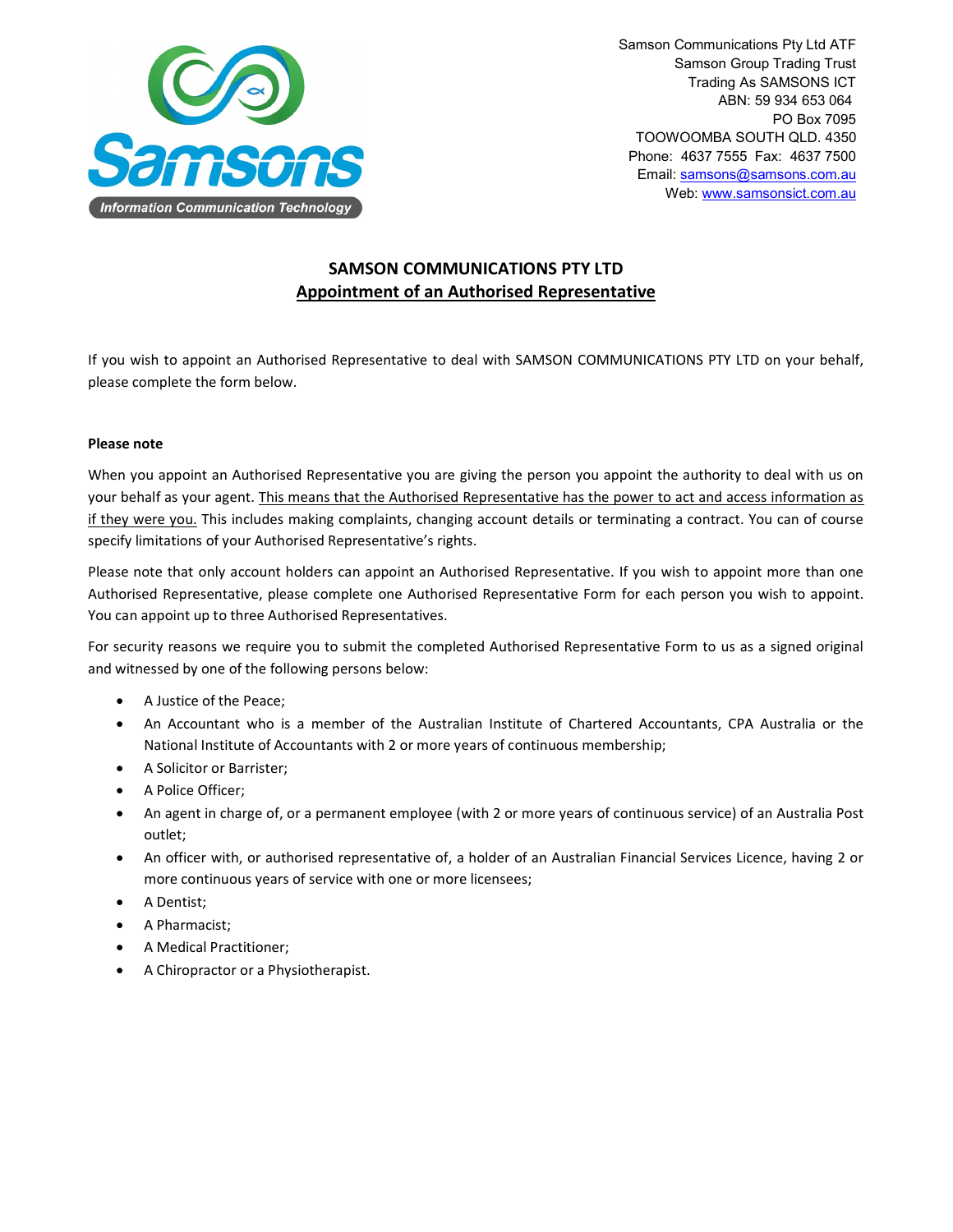#### **Appointment of Authorised Representative**

#### **Your details:**

Account Name as per your invoice: \_\_\_\_\_\_\_\_\_\_\_\_\_\_\_\_\_\_\_\_\_\_\_\_\_\_\_\_\_\_\_\_\_\_\_\_\_\_\_\_\_\_\_\_\_\_\_\_\_\_\_\_\_\_\_\_\_\_\_\_\_\_\_\_\_

Account holder's full name (note: you must be the account holder to appoint an Authorised Representative):

**"I wish to appoint the following person as my Authorised Representative":**

\_\_\_\_\_\_\_\_\_\_\_\_\_\_\_\_\_\_\_\_\_\_\_\_\_\_\_\_\_\_\_\_\_\_\_\_\_\_\_\_\_\_\_\_\_\_\_\_\_\_\_\_\_\_\_\_\_\_\_\_\_\_\_\_\_

\_\_\_\_\_\_\_\_\_\_\_\_\_\_\_\_\_\_\_\_\_\_\_\_\_\_\_\_\_\_\_\_\_\_\_\_\_\_\_\_\_\_\_\_\_\_\_\_\_\_\_\_\_\_\_\_\_\_\_\_\_\_\_\_\_

\_\_\_\_\_\_\_\_\_\_\_\_\_\_\_\_\_\_\_\_\_\_\_\_\_\_\_\_\_\_\_\_\_\_\_\_\_\_\_\_\_\_\_\_\_\_\_\_\_\_\_\_\_\_\_\_\_\_\_\_\_\_\_\_\_

\_\_\_\_\_\_\_\_\_\_\_\_\_\_\_\_\_\_\_\_\_\_\_\_\_\_\_\_\_\_\_\_\_\_\_\_\_\_\_\_\_\_\_\_\_\_\_\_\_\_\_\_\_\_\_\_\_\_\_\_\_\_\_\_\_

\_\_\_\_\_\_\_\_\_\_\_\_\_\_\_\_\_\_\_\_\_\_\_\_\_\_\_\_\_\_\_\_\_\_\_\_\_\_\_\_\_\_\_\_\_\_\_\_\_\_\_\_\_\_\_\_\_\_\_\_\_\_\_\_\_

\_\_\_\_\_\_\_\_\_\_\_\_\_\_\_\_\_\_\_\_\_\_\_\_\_\_\_\_\_\_\_\_\_\_\_\_\_\_\_\_\_\_\_\_\_\_\_\_\_\_\_\_\_\_\_\_\_\_\_\_\_\_\_\_\_

\_\_\_\_\_\_\_\_\_\_\_\_\_\_\_\_\_\_\_\_\_\_\_\_\_\_\_\_\_\_\_\_\_\_\_\_\_\_\_\_\_\_\_\_\_\_\_\_\_\_\_\_\_\_\_\_\_\_\_\_\_\_\_\_\_

\_\_\_\_\_\_\_\_\_\_\_\_\_\_\_\_\_\_\_\_\_\_\_\_\_\_\_\_\_\_\_\_\_\_\_\_\_\_\_\_\_\_\_\_\_\_\_\_\_\_\_\_\_\_\_\_\_\_\_\_\_\_\_\_\_

\_\_\_\_\_\_\_\_\_\_\_\_\_\_\_\_\_\_\_\_\_\_\_\_\_\_\_\_\_\_\_\_\_\_\_\_\_\_\_\_\_\_\_\_\_\_\_\_\_\_\_\_\_\_\_\_\_\_\_\_\_\_\_\_\_\_\_\_

#### **Your Authorised Representative's details**

Authorised Representative's full name:

Authorised Representative's telephone number:

Authorised Representative's email address (if applicable):

Authorised Representative's physical address:

Limitations of the Authorised Representative's rights (Specify anything that your Authorised Representative should NOT be allowed to do on your behalf. If left blank, the Authorised Representative has the power to act as if they were you.):

## **Appointment declaration:**

"I, \_\_\_\_\_\_\_\_\_\_\_\_\_\_\_\_\_\_\_\_\_\_\_\_\_\_\_\_\_\_\_\_\_\_\_\_\_\_\_\_\_\_\_\_\_\_\_\_\_\_\_, authorise SAMSON COMMUNICATIONS PTY LTD to deal with the above person as my Authorised Representative. I acknowledge that I am responsible for all acts of my Authorised Representative within the authority as described in this Appointment. SAMSON COMMUNICATIONS PTY LTD may assume that it is dealing with the Authorised Representative if they identify themselves as such when contacted at any of the contact numbers/addresses above. This appointment continues until I revoke it in writing."

#### **Signature:**

Place and date: